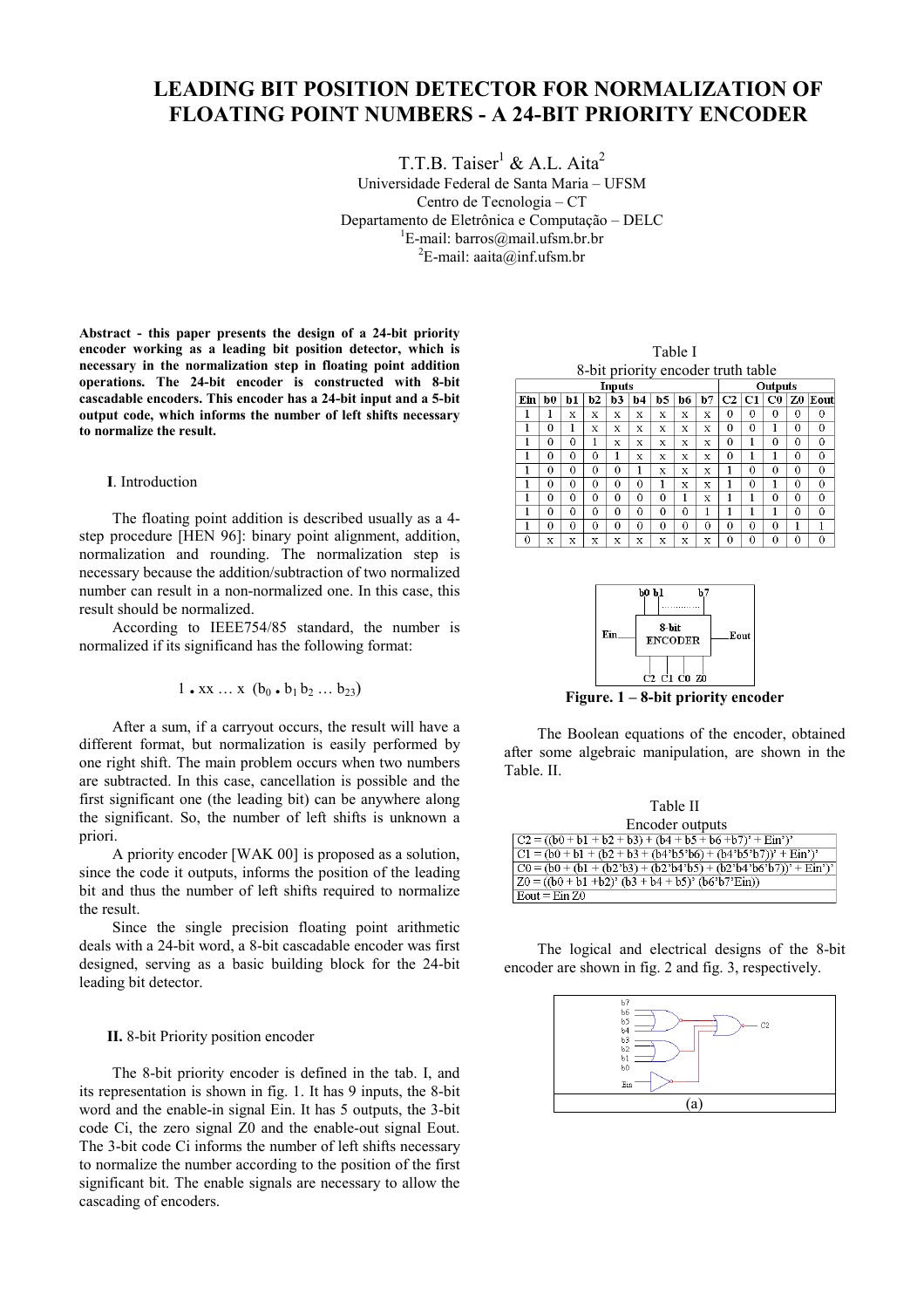

**Figure. 2 – 8-bit priority encoder logical schematic, showing (a) C2, (b) C1, (c) C0 and (d) Eout and Z outputs** 





**Figure. 3 – 8-bit priority encoder electrical schematic, showing (a) C2, (b) C1, (c) C0 and (d) Eout and Z outputs** 

**III.** 24-bit Priority encoder - The leading bit position detector

The 24-bit encoder was implemented cascading three 8-bit encoder just presented. The 8-bit encoder outputs are used as input to the last stage of the 24-bit encoder, that generates a 5-bit coded number, which informs a programmable shifter how many left shifts should be done in the normalization step, fig. 4 shows the block diagram of this encoder while Table. III shows the final leading bit detector truth table.



**Figure. 4 – 24-bit priority encoder block diagram**